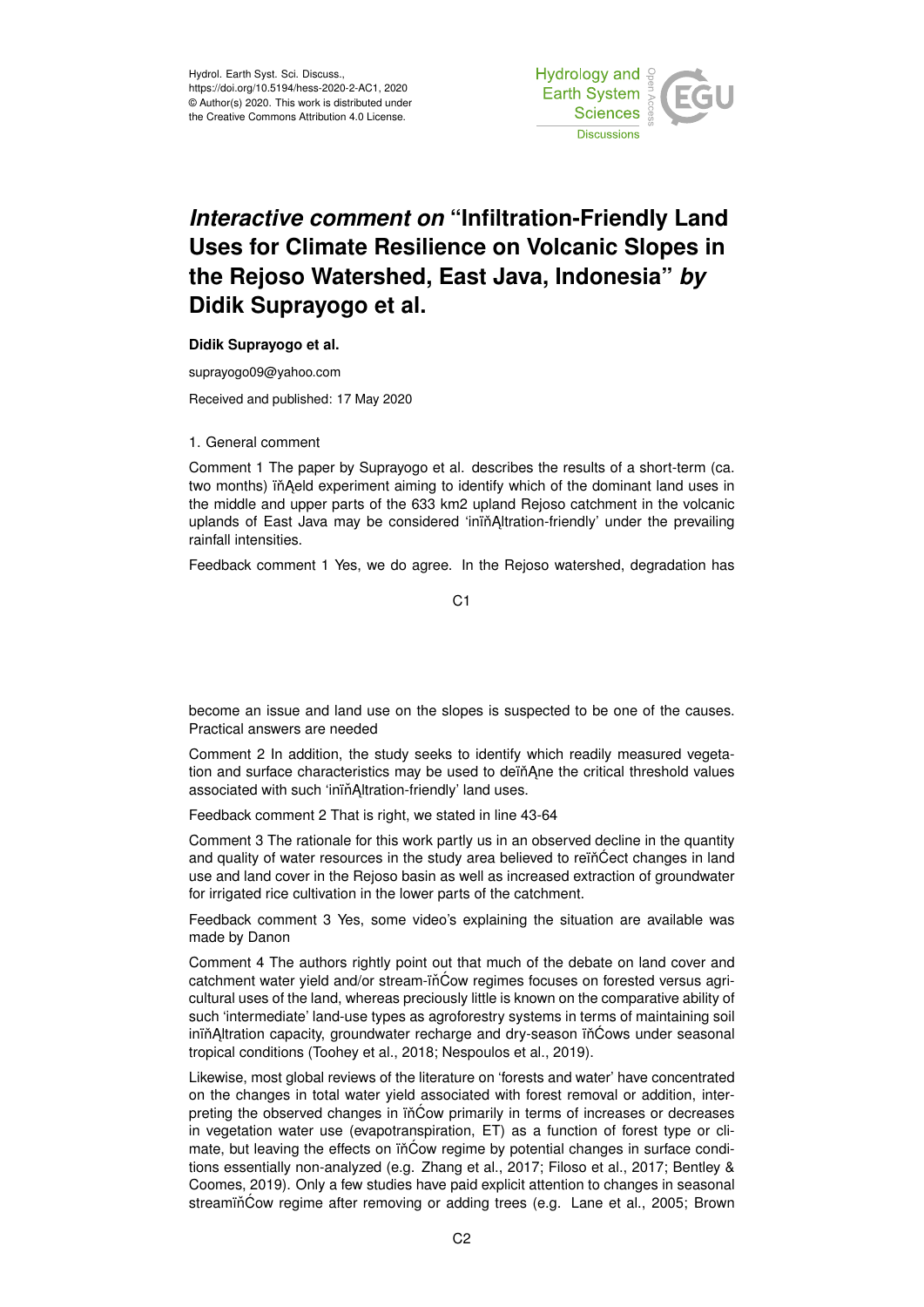et al., 2013; cf. Van Noordwijk et al., 2017ab). In view of the fact that such changes in streamin Cow regime will rein Cect both changes in ET and in inin<sup>*Altration* after the</sup> change in land use under given climatic conditions (Bruijnzeel, 2004; Peña-Arancíbia et al., 2019) the paper by Suprayogo et al. is to be welcomed in principle in that it documents iniňAltration (at the runoff plot scale) and erosion rates for a series of agroforestry systems (both terraced and non-terraced), rain-fed crops (mostly maize) and forest plantations (pine and mahogany) that may be considered typical for Java's densely populated uplands.

Feedback comment 4 In the Rejoso watershed, the main issue that occurred was land cover changes from forest to agricultural uses and had a very significant impact on catchment water yield and / or stream flow. The function of agroforestry as a trade-off between production needs and watershed buffer hydrology has not been much studied in the tropics. This research study is unique to contribute knowledge of how agroforestry systems in terms of maintaining soil infiltration capacity, groundwater recharge and dry-season in Cows under tropical conditions. For that, thank you for your comment on this research novelty.

Comment 5 Moreover, the paper marks a valiant attempt at identifying some of the key vegetation and surface characteristics controlling inin Altration rates, runoff production  $(i.e.$  overland  $iñ$ Ćow) and surface erosion rates using low-cost  $/$  low-tech approaches for measuring rainfall, runoff and site characteristics.

Feedback comment 5 This is true, that we designed research equipment using lowcost equipment and simple equipment, but we design it by following the principles of a measurement approach that can be scientifically justified. This is done with the consideration that the measurement is done in a remote location. With the low cost equipment, we do hope that will not attract the attention of the surrounding community about equipment that has low economic value, so it is safe not to get damage or vandalism from one or two irresponsible community members.

C3

Comment 6 The paper's key in Andings include strongly negative relationships between canopy cover fraction and either plot-scale runoff coefin Acient (Fig. 6) or surface erosion (Fig. 7), and to a lesser extent between the latter and surface litter amounts while understory biomass seems less important. However, individual land-use types deviated from this general pattern. For example, the 'young' and 'old' production forest plots (UT1 and UT2) had the same runoff coefinacients  $(13-14%)$  but the young forest exhibited a far smaller soil loss than the older forest, despite having a more open canopy (by 12%, difference not signiiň Acant), a much lower litter mass (2.0 vs. 9.2 t ha-1) and a much steeper slope (50-60% vs. 30-40%) (Tables 3 and 1). Likewise, agroforestry plots MT2 and MT3 exhibited the same (high) runoff coefin Acient (37-38%) but differed by a factor of 2.3 in soil loss with the amount of litter on the ground being the same (Tables 3 and 1). Such in Andings suggest that soil characteristics (as opposed to surface or vegetation variables) likely play a role as well and perhaps deserve to be included in any predictive equations (e.g. SOC?; applicable in the case of MT2 vs. MT3 but not for UT1 vs. UT2 (Table 2)) (Table 2)). At any rate, it would be good to include such considerations explicitly in the Discussion section.

Feedback comment 6 Thank you for the novelty's emphasis on this research. We use these comments to revise the descriptions in the results and discussion.

Comment 7 On the downside, the paper gives the distinct impression of having been put together in some haste and the often highly concise text leaves much to be guessed (or derived) by the reader. This holds especially true for the sections describing the study area and methods, but also for the Results and Discussion. For example, the study area description effectively consists of a Table describing the landcover types for the eight examined locations (Table 1) but fails to give basic location or climatic information, or a proper description of vegetation characteristics (e.g. tree height – important to assess the erosive power of crown drip) or the nature of the terraces of the mid-stream research plots (notably whether the plots included terrace risers or terrace beds only).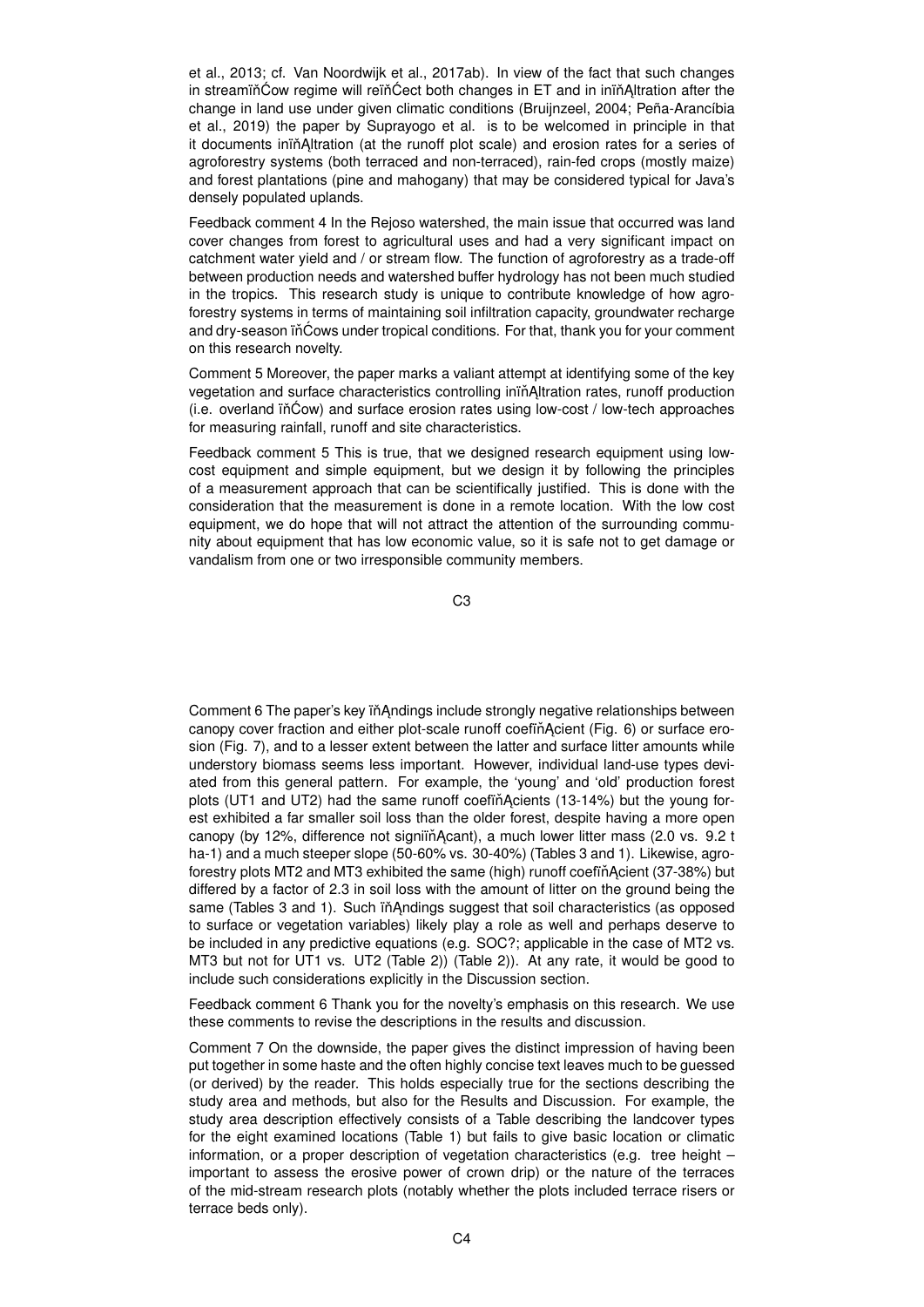Feedback comment 7 The basic location we will give description as suggested in specific comment no 12. The basic climate information, we have daily data for up-stream and mid-stream for long term period (12 year). We will presenting the average data for this period at monthly basic within a year period. Regarding the description of vegetation characteristics, we measured the tree height and we will presenting into this manuscript. We presenting the tree height in Table 1 in supplement note no 1.

The nature of terraces is considered as bench terrace sloping outward. The measurement of runoff and soil erosion in the terrace bed and do not considered terrace riser.

Comment 8 As to the methods used, it is not clear – inter alia – in which plots 'rainfall' truly represents incident rainfall or rather crown drip (throughfall) (line 101); what size or type of funnel was used for the improvised rain gauges and what the catch efinAciency of these gauges was compared to that of a standard rain gauge (cf. Ghimire et al., 2017; Zhang et al., 2019); how the collection drums with a stated capacity of 30 cm3 (!) (Fig. 2) could accommodate the runoff produced by 12 m2 plots with runoff coefin Acients of up to 41-64% (Table 4); how coarse sediment eroded from the plots was accounted for or what the effect of in Altering runoff samples through 'newsprint' (lines 111-112) was on the magnitude of sediment concentrations obtained compared to more conventional in Altration methods; how particle density was determined (line 124); or how many replications were used to determine undergrowth or litter mass (lines 140-141), etc.

Feedback comment 8 We measured throughfall by using simple rain-gauge with mineral bottle combined with 30 cm diameter of plastic funnel. This diameter funnel is considered standard of rain gouge. Therefore, We do not measured catch efficiency. Each plot, we installed 5 rain-gauge randomly.

Two collection drums with a capacity of 30 dm3 (was not 30 cm3) was used to collect the runoff and sediment, where the first drum was channeling into 13 channel PVC pipes with equally hole size and the levelling position and one of others connected with

C5

second drum. The volume of water come out from each hole we calibrate to get the water volume proportion enter into second drum. The potential capacity of the runoff collector then can be =  $(25 \text{ dm}3 \cdot 13) + 25 \text{ dm}3) = 350 \text{ dm}3$ . If the plot size by 12 m2 and assumes all the rainfall become runoff then this runoff collector can collect  $= 350$ dm3/1200 dm2 = 0.292 dm = 292 mm rain event.

The course sediment was trapped in first drum. During the sediment sampling, the sediment and water in each drum was stirred homogeneously and then take one liter of sediment samples. We filtering the sediment sample using 'newsprint'. The water through a filter 'newsprint' was relatively clear. Therefore, we consider that 'newsprint' filter is considered effective to trap the sediment. We do not calibrate between 'newsprint' filter with standard filter. The particle density was measured by using pycnometer method.

We use this scheme below (presenting in supplement note 2 to measure the undergrowth or litter mass. This scheme based on based the protocol by Hairiah K, Ekadinata A, Sari RR, Rahayu S. Measurement of Carbon Stock: from land level to landscape. Practical instructions. Second edition. Bogor, World Agroforestry Centre, ICRAF SEA Regional Office, University of Brawijaya (UB), Malang, Indonesia 110 p.[Indonesia] http://apps.worldagroforestry.org/sea/Publications/files/manual/MN0049- 11.pdf. 2011

Comment 9 Ibidem for the Results section: e.g. the main results for soil properties are described in 1.5 lines only (lines 162-163);

Feedback comment 9 The two soil groups chosen to represent "Inin Altration-Friendly" Land Uses, namely Inceptisol and Andisol do have different characteristics. We have soil texture every 10 cm soil depth at a depth of 00-50 cm. The bulk density, particle density, porosity macroporoity and soil orgnic mater observations every 10 cm soil depth at a depth of 00-30 cm from the surfaces, showed that the two soil groups have deep soil profiles. The striking difference between the two soil groups is finer soil tex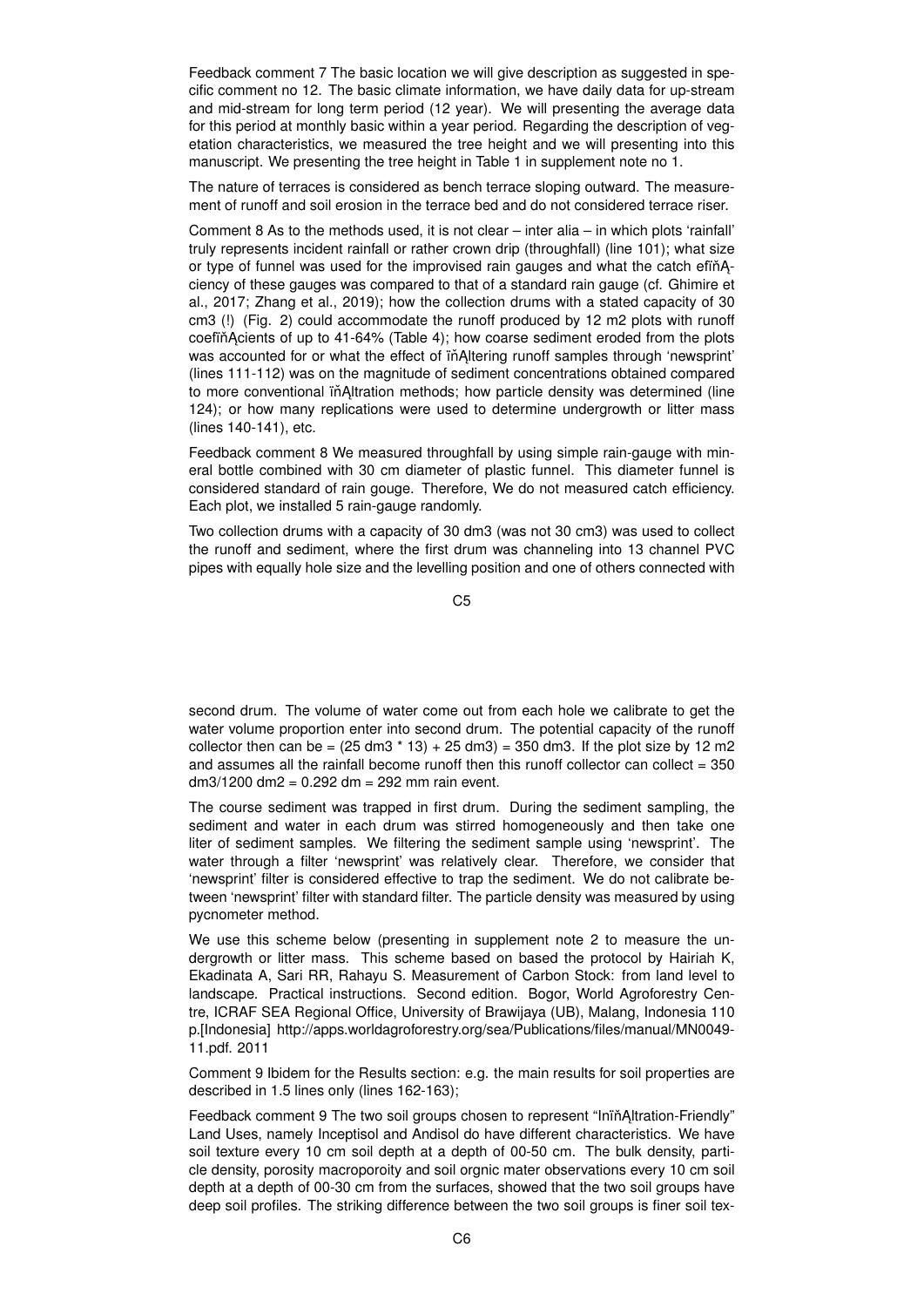ture, higher bulk density, lower macro-porosity and lower soil infiltration in the Inceptisol than in the Andisol. The data we presented in supplement Note 3, and we will added those data and give more comprehensive description and discussion related with the soil characteristic to answer the first research question.

Comment 10 key Tables 2-4 give averages or period totals only but no standard errors or coefin Acients of variation as a measure of within-plot variability despite the fact that the large variation in rainfall (throughfall?) totals between adjacent (?) plots (e.g. 300 mm for plots MT4 and MT2 in Table 4) suggested major spatial variability;

Feedback comment 10 Regarding Tables 2-4 we used Fisher's LSD test (p<0.05). to represent the standard errors or coefinAcients of variation.

Comment 11 The captions to key diagrams 4 and 5 which count 8 panels each do not explicitly specify which panel refers to which plot in any descriptive way other than their relative position in the list of plots in Table 1.

Feedback comment 11 We revised as follow: Figure 4. The relationship between surface runoff / rainfall ratio and the amount of rainfall in production forest and agroforestry systems in (a) Upstream Rejoso Watershed, under (a.1) 55% canopy cover of Pine based of old production forest, (a.2) 40% canopy cover of Pine based of young production forest, (a.3) 5% canopy cover of Cemara based of Agroforestry with Cabbage crop, (a.4) 0% tree canopy cover of Arable land (maize crop) ; (b) Midstream Rejoso Watershed under (b.1) 87 % canopy cover of Pine/ mahogany based of old production forest, (b.2) 75% canopy cover of Coffee-based agroforestry, (b.3) 52 % canopy cover of Clove based agroforestry, (b.4) 26% canopy cover of mix tees-crop based agroforestry.

Figure 5: Soil erosion in relation to daily rainfall rates in production forest and agroforestry (a) Upstream Rejoso Watershed, under (a.1) 55% canopy cover of Pine based of old production forest, (a.2) 40% canopy cover of Pine based of young production forest, (a.3) 5% canopy cover of Cemara based of Agroforestry with Cabbage crop, (a.4) 0% tree canopy cover of Arable land (maize crop) ; (b) Midstream Rejoso Water-

C7

shed under (b.1) 87 % canopy cover of Pine/ mahogany based of old production forest, (b.2) 75% canopy cover of Coffee-based agroforestry, (b.3) 52 % canopy cover of Clove based agroforestry, (b.4) 26% canopy cover of mix tees-crop based agroforestry.

Comment 12 The Discussion section is rather basic and does not address such critical issues as the improvised nature of the rain gauges and the neglecting of steminCow as a possible input of water to the soil (which would lead to under-estimation of 'rainfall' and hence over-estimation of runoff coefiňAcients), as well as the scale and ability of the plot-based measurements to represent the entire hilllslope's hydrological functioning (see below for details and related issues)).

Feedback comment 12 Thank you for the emphasis on this issues. We will use these comments to revise the descriptions in the results and discussion.

Comment 13 Furthermore, the reference list – although remarkably up to date with more than 60% of cited references published between 2017 and 2019 – misses at least six references that are cited in the text and contains another six that are listed all right but do not show up in the text (see below under speciin Ac comments).

Feedback comment 13 We have been revised as list the in supplement note 4

Comment 14 On a related note, rather than to refer largely to recent studies in such very different environments as the semi-arid loess plateau in China (Zhao et al., 2019; Liu et al., 2018 – erroneously referred to as Zhipeng et al., 2018) the paper would arguably have benein Atted from the inclusion of related studies in the volcanic uplands of West and East Java for added perspective. Examples include the effect of trampling/footpaths on runoff production and erosion from upland in Aelds (Bons, 1990; Rijsdijk et al., 2007; cf. Badu et al., 2019); the role of terrace risers versus terrace beds vis á vis runoff and sediment production (Purwanto and Bruijnzeel, 1998; Van Dijk & Bruijnzeel, 2004ab); the potential role of stemin̆Cow in the generation of localized iniňĄltration or overland iňĆow (high stemiňĆow fractions reported for bamboo, bananas, shaded coffee, tall grasses and understory shrubs (Taniguchi et al., 1996;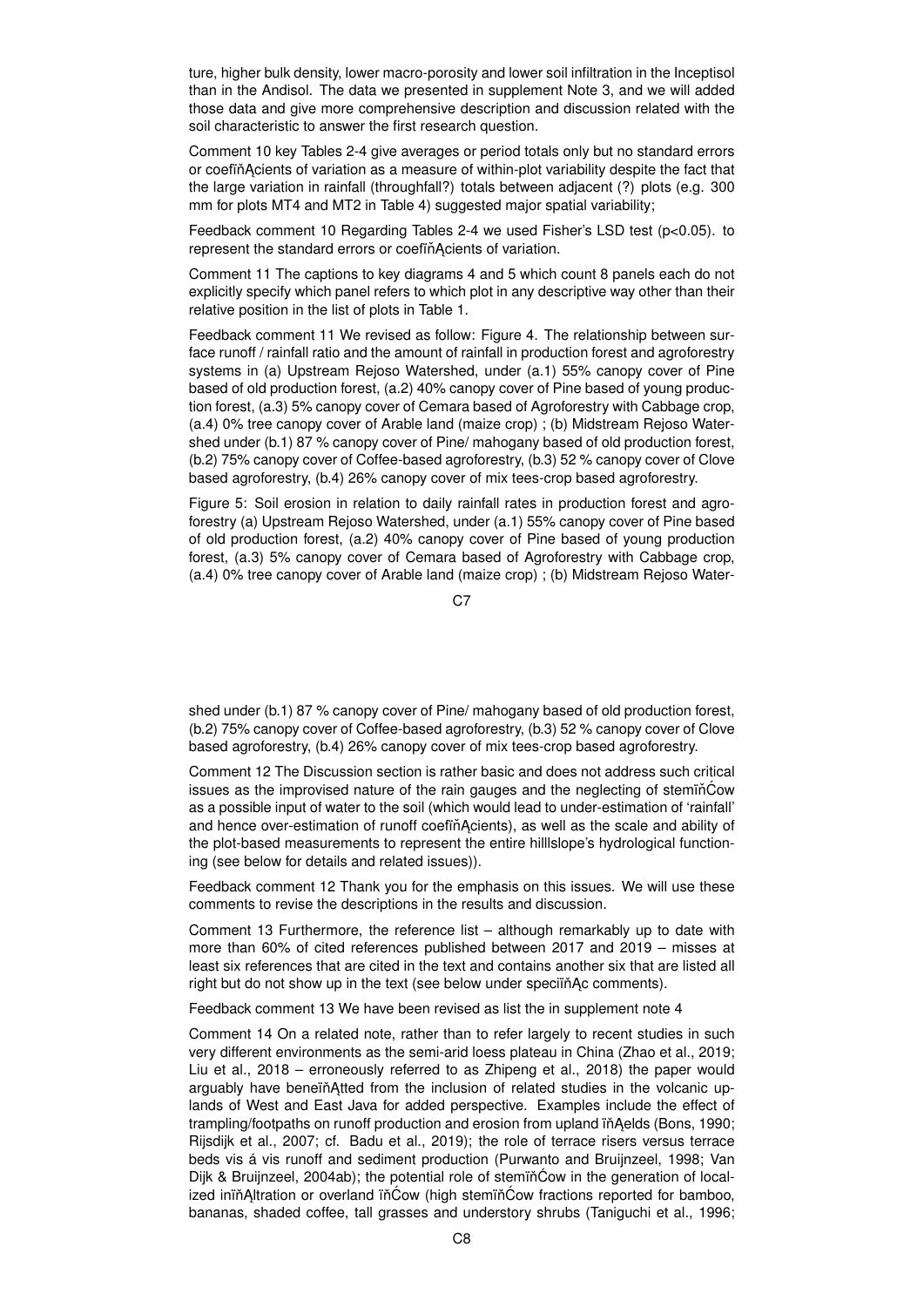Cattan et al., 2007; Siles et al., 2010; Friesen et al., 2013; González-Martínez et al. 2016)); as well as a more holistic discussion of the interactions between canopy cover fraction, understory, leaf litter and hydrological processes (Wiersum, 1985; cf. Prijono et al., 2014; even Coster, 1938) – not only in terms of amounts of water involved but also the erosive power of the rain / crown drip as a function of falling height and leaf type (Wiersum, 1985; Hall and Calder, 1993).

Feedback comment 14 Thank you for the enrichment of references in the discussion that further clarifies the conditions of the tropics. We will include these references in the discussion.

Comment 15 In contrast to what is stated in the paper (lines 209-211), rainfall interception does not reduce the erosive power of the rain. Rather, a tree canopy enhances it because of the typically larger drop size of crown drip compared to incident rainfall for terminal fall velocities (Wiersum, 1985), with broad-leaved species producing larger drops than do conifers (Hall and Calder, 1993). Likewise, the few measurements of throughfall intensities under humid tropical conditions suggest these to be very similar to those of incident rainfall (e.g. Hutjes et al., 1990). As such, the presumed effect on delaying the onset of overland  $\tilde{\text{in}}$ Cow (line 211) would seem rather negligible. Similarly, based on the lack of correlations with surface runoff or erosion (Figs. 6 and 7) the role of understory vegetation is considered to be minor.

Feedback comment 15 Thank you for expanding knowledge about the process of the role of canopy in controlling surface runoff and erosion. We will include this consideration in the discussion.

Comment 16 Yet Nespoulos et al. (2019) emphasized the importance of a welldeveloped understory for the development of macroporosity and preferential pathways in tropical plantations. In addition, the discussion could use a paragraph on the importance of including both ininAltration and total ET (not just interception loss) for a proper assessment of the effect of land cover on groundwater recharge.

C9

Feedback comment 16 We have measurements of macroporosity (based on methylene blue infiltration patterns) data and we will add this to the manuscript. We will refer to this in the revised discussion.

Comment 17 Other points not considered in the Discussion include such aspects like (a) the need for an adequate number of throughfall gauges to quantify net precipitation beneath such spatially highly variable vegetation types as some of the studied agroforestry systems (cf. Holwerda et al., 2006; Zion Klos et al., 2014); (b) the role of auto-correlation in the presented relations between runoff coefinAcient (i.e. runoff/ rainfall) and rainfall, (c) the possible role of (high) short-term rainfall intensities as opposed to the presently used daily totals in determining measured amounts of surface runoff and eroded soil (cf. Wischmeier's EI30 index), (d) the effect of the small size of the runoff plots used  $(2 \text{ m} \times 6 \text{ m})$  on measured amounts of surface runoff vis á vis their representativeness for hydrological functioning at the hillslope scale (variations in slope steepness, reinin Altration on less steep foot-slopes in the case of the upper plots; cf. Stomph et al., 2002; Moreno-de las Heras et al., 2010), and (d) what might constituted a plausible value of 'tolerable soil loss' for the study area (Verheijen et al., 2009; cf. Bruijnzeel, 1983; see also speciïňAc comment \*22 below for a possibly locally valid estimate).

Feedback comment 17 Thank you for the enrichment of references in the discussion (a) the importance of the amount of throughfall gauges to quantify net precipitation, (b) the role of auto-correlation in the presented relations between runoff coefficient (ie runoff / rainfall) and rainfall (c) the possible role of ( high) short-term rainfall intensity as opposed to the presently used daily totals in determining measured amounts of surface runoff and eroded soil; (d) the effect of the small size of the runoff plots used for understanding the hydrological functioning at landscape scales, (e) considering "tolerable soil loss" in the discussion. We will include these considerations and references in the discussion.

Comment 18 On the basis of the above considerations my recommendation for this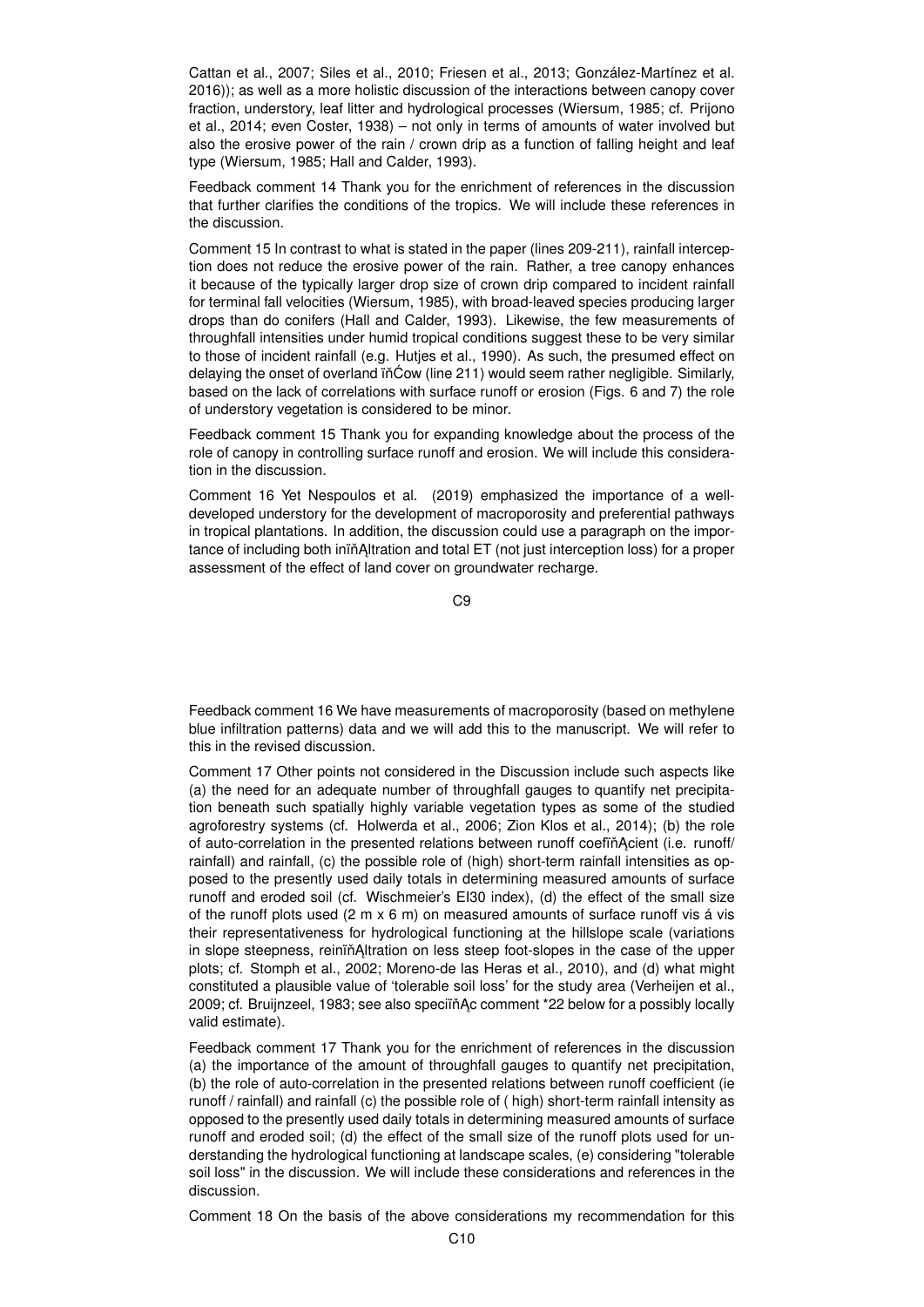manuscript can only be rejection in its present form but allow resubmission if the main points raised in the previous paragraphs can be addressed satisfactorily. After all, the paper addresses an important topic and new information on ininAltration behaviour of agroforestry systems is to be welcomed.

Feedback comment 18 Thank you for the enrichment of references in the discussion that further clarifies the conditions of the tropics. We will include these references in the discussion.

### 2. SpeciïňĄc comments

Comment 1 \*1, Title: you may want to use inverted commas for 'inin<sup>A</sup>ltration friendly' in the title as well.

Feedback comment 1 Using inverted commas's in the title would lead to:'Infiltration-Friendly' Land Uses for Climate Resilience on Volcanic Slopes in the Rejoso Watershed, East Java, Indonesia We considered this suggestion, but think that it will create more confusion that it solves. If the reader gets interested in what this term means, we invite them to read the abstract and paper in which it is explained.

Comment 2 \*2, line 20: based on the time line in Figure 3 (6 March–1 May 2017) a period of nearly two months would be more accurate than 'three months'

Feedback comment 2 We quantified infiltration and erosion in three replications per land use category over a period of nearly two months (one-fourth of mean annual rainfall), with 6-13% of rainfall with intensities (51-100 mm day-1).

Comment 3 \*3, line 21: strictly speaking, when using daily rainfall and surface runoff totals to obtain net inin Altration amounts one cannot refer to the latter as inin Altration rates.

Feedback comment 3 We related soil infiltration to plot-level characteristics across the land use systems and found statistically significant relations with . . .. . .(Note we replace instead of "infiltration rate" to become "soil infiltration")

 $C<sub>11</sub>$ 

Comment 4 . \*4, line 24: 'preceding water use' is unnecessarily vague; suggest replacing by 'soil moisture status' because moisture values are governed by the interplay of rainfall/drip, evaporation and soil water uptake, not just vegetation water uptake.

Feedback comment 4 . . ...with tree canopy cover (likely based on combined effects of interception, soil moisture status and effects on soil), understory cover, amount of litter, and soil surface roughness.

Comment 5 \*5, line 24: relations with understory biomass or surface micro-topographic variation were not strong or absent (Figs. 6 and 7).

Feedback comment 5 We related soil infiltration to plot-level characteristics across the land use systems and found statistically significant relations with tree canopy cover (likely based on combined effects of interception, soil moisture status and effects on soil) and amount of litter. The soil infiltration has found statistically significant with surface micro-topographic variation under forest-agroforestry systems (midstream), but has not under vegetable cultivation in steep to very steep lands. There is no significant relation between soil erosion and understory biomass of land use system.

Comment 6 \*6, line 28: an average runoff coefiň Acient of 62% (actually 64% in Table 4) is exceedingly high and more representative of compacted dirt roads and yards in the area than actively worked agricultural in Aelds (see e.g. Rijsdijk et al., 2007). Such high values might suggest rainfall inputs may well have been under-estimated. Worth checking!

Feedback comment 6 For a tree canopy cover in the range 20-80%, erosion rates were relatively low, but surface runoff increased to 36 to 64% of rainfall. Differences in soil type influenced the thresholds, as the areas' Inceptisols have lower intrinsic porosity than Andisols. However, we check again the data.

Comment 7 \*7, line 29: with porosities of 55-62% and bulk densities of 0.9-1.1 g cm3 (Table 2) the soils of the mid-stream sites are not particularly dense. Rather, one would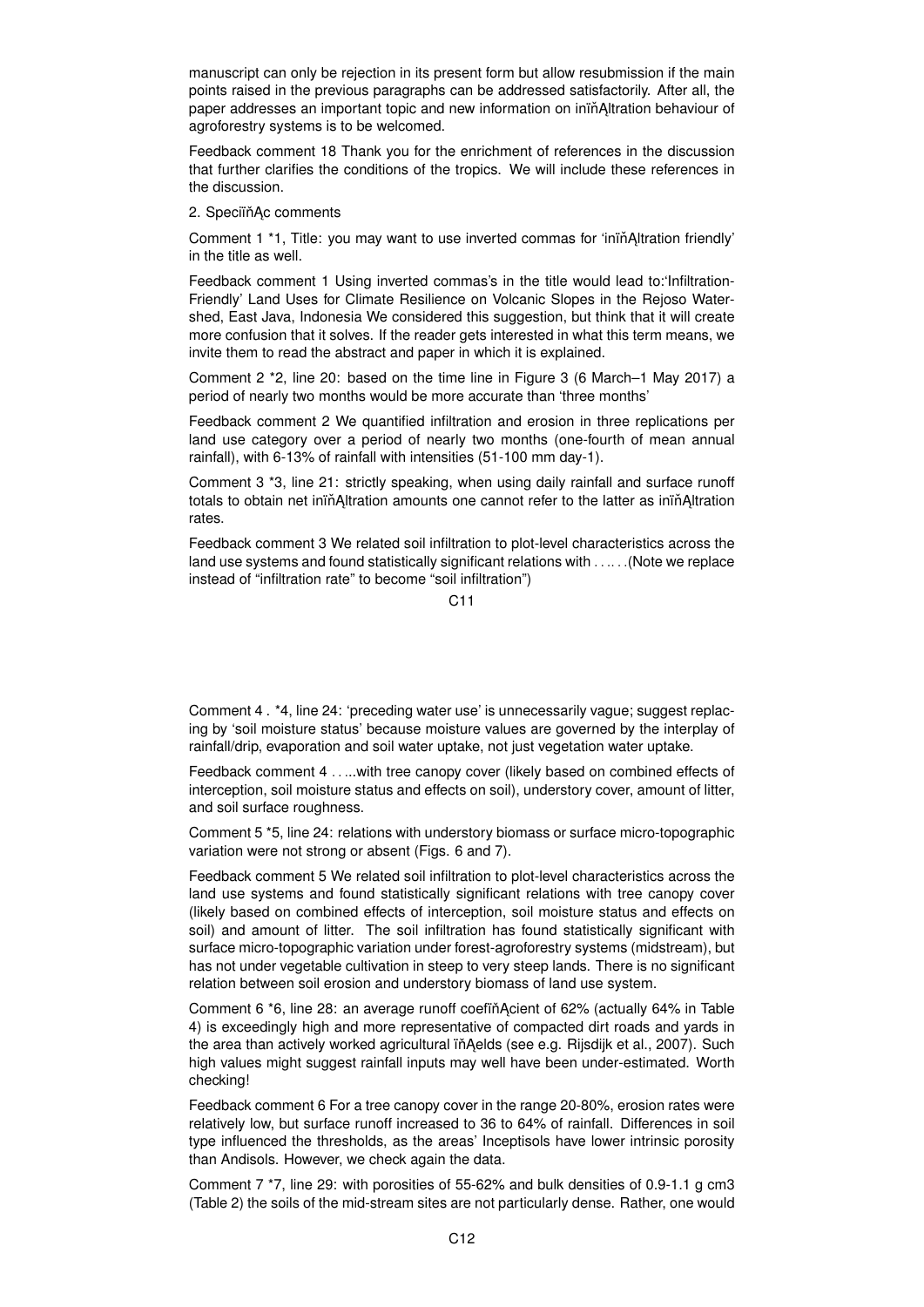think of crusting or slaking as a potential cause for low apparent ining Altration?

Feedback comment 7 The data of soil Bulk Density that we presented was a top soil data. Forest or agroforestry land use in mid-stream can provides input of organic material and then can have relatively high microorganism activity. This such condition can stimulate low soil bulk density values. Infiltration in the mid-stream is low because the subsoil layer has a fine texture and high bulk density. To prove this, we added data not only on top soil layers but also sub-soil and infiltration data measured with a double ring infiltrometer.

Comment 8 \*8 lines 41-42: this sentence seems to fall out of the blue; since the cited reference concerns a global review of the literature on surface erosion it might be possible that the authors meant Wiersum (1985) instead which documents the role of understory and litter layer with regards to surface runoff and erosion in an Acacia auriculiformis plantation in West Java, not pines. Incidently, drip from a pine canopy is less erosive than that from broad-leaved species like Eucalyptus and, especially Teak (Hall and Calder, 1993).

Feedback comment 8 Thank you for your note. We will revised on this part

Comment 9 \*9, line 52: the sentence on inin Altration recovery seems out of place here and had perhaps better be moved to the Discussion section.

Feedback comment 9 Thank you for your note. We will moved to discussion section.

Comment 10 \*10, line 54: whilst the inin^Cuence of a very extensive and aerodynamically trough forest cover on rainfall may have an effect on downwind rainfall amounts (as opposed to 'events'), it would seem inappropriate to mention this in the present context of on-site water dynamics. Suggest to leave out this aspect.

Feedback comment 10 Thank you for this comment. We will leaved out this aspect.

Comment 11 \*11, lines 62-64: unclear why Climate Resilience is written with initial capitals?; also, relation between in Cow persistence metrics and peakin Cow transmission

 $C<sub>13</sub>$ 

(routing? percolation?) is not instantly clear.

Feedback comment 11 In watersheds that provide a perfect buffering river in Cow might theoretically be constant every day, but in practice a 'flow persistence' metric of about 0.85 is hard to surpass (van Noordwijk et al., 2017). Flow buffering is essential for Climate Resilience (Aduah et al., 2017; Shannon et al., 2019) and high flow persistence metrics are desirable, as they directly relate to peak flow transmission (van Noordwijk et al., 2017).

Comment 12 \*12, lines 77-78: soil fertility and agricultural productivity may be maintained sufiň Aciently on these deep volcanic deposits even if surface erosion rates are high. Also, previous research on sediment production in similar terrain nearby in East Java (Rijsdijk and Bruijnzeel, 1990ab; Rijsdijk, 2005) has shown that contributions from rain-fed agricultural in Aelds made up a comparatively minor proportion of overall annual sediment yield at the operational catchment scale with roads, paths, settlements contributing signiïňAcant amounts each.

Feedback comment 12 Thank you for your comment. The research of Rijsdijk and Bruijnzeel, 1990ab; and Rijsdijk, 2005, will be added in this part.

Comment 13 \*13, section 2.1, Study area: suggest to give a proper basic description of site locations (place names, latitude, longitude, elevations) along with information on the main environmental conditions, notably (a) annual rainfall totals and the agroclimatic classiïn Acation of the two main sites in terms of rainfall seasonality (e.g. Oldeman climate types D3 and C2 for the middle and upper zones of the catchment?), (b) prevailing rainfall intensities (e.g. based on the authors their own measurements or the iso-erodent map of Java ?, and perhaps (c) FAO reference evapotranspiration (to help assess the importance of differences in iniñAltration relative to vegetation water use). Soil characteristics for the study plots are presented in Table 2 under Results but some general initial indication of soil types, their spatial extent in the catchment and their relative susceptibility to erosion (e.g. expressed as Wischmeier K-values?) would not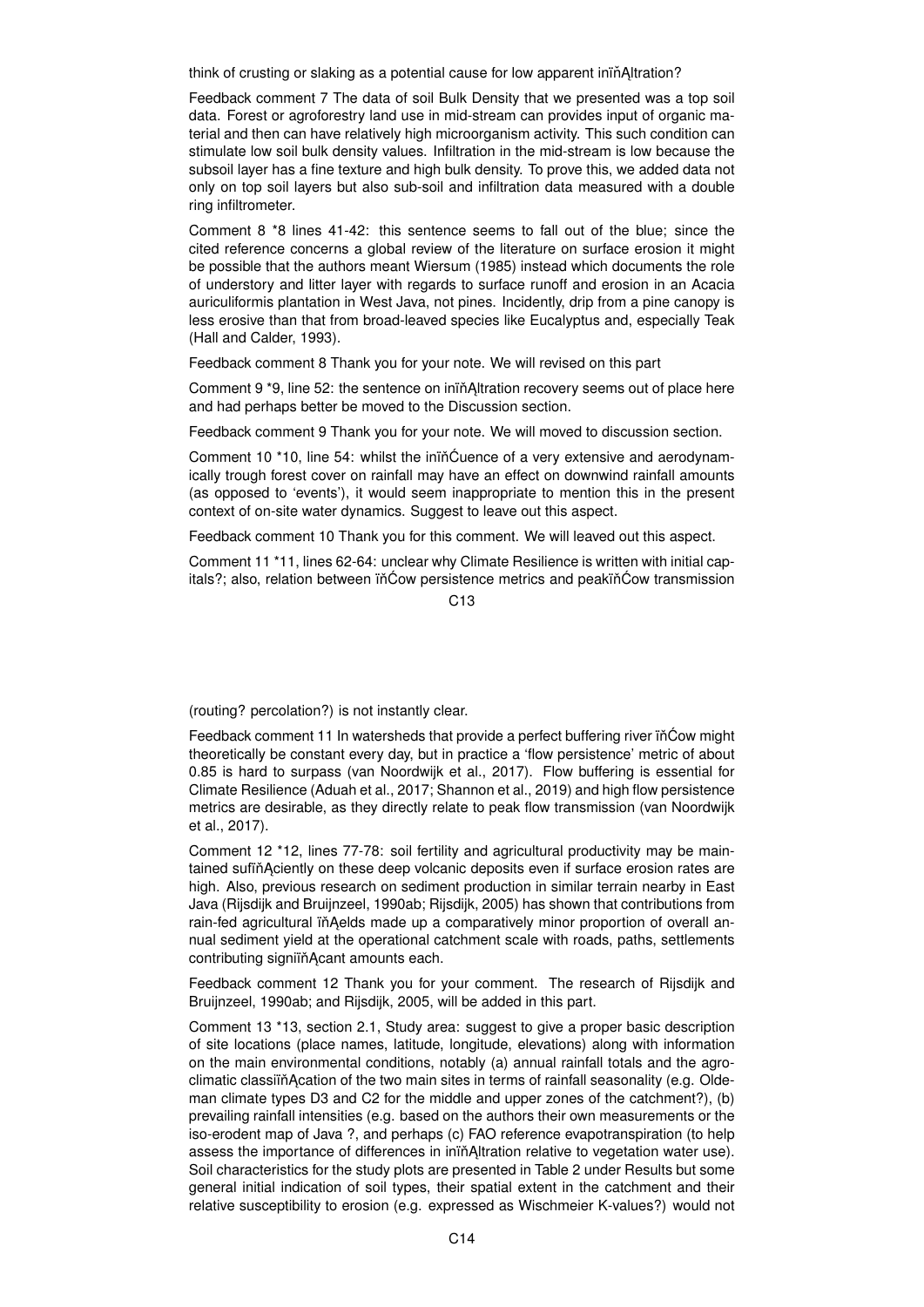go amiss here (instead of the scattered reference made to soil characteristics across different sections). More importantly, give information on the age of the tree plantations (plots UT1, UT2, MT1 and MT2) and the height of the trees (important for assessing the erosive power of the raindrops, see previous comments on Discussion section) as well as some indication of tree densities in the various agroforestry plots (MT2-4), the width of the Casuarina strips in UT3, etc., etc. Likewise, photos of the respective plots could be added as Supplementary Material to give the reader a better impression, also in terms of plot sizes relative to terrace dimensions (were terrace beds back-sloping? If so, were adjacent upslope risers in plots MT1-4 included? (cf. Purwanto and Bruijnzeel, 1998); what was the nature of the terrace risers (grassed, weeds, stones?). NB: Table 1 still contains a number of plant names in Bahasa Indonesia (e.g. mahoni instead of mahogany) plus a number of typos (Albizia, manggo, dapap).

Feedback comment 13 We will revised as your suggestion. Some example revision will be as in supplement note 5.

Comment 14 \*14, section 2.2 Rainfall: 'ombrometer' is an obsolete (colonial) term. Give dimensions of the rain gauge funnels and indicate whether these improvised gauges were calibrated against standard gauges to assess degree of under- or overestimation of rainfall (rain-splash out of funnels during times of high intensity or effect of a broad rim on drop partitioning, etc.). Make clear in what plots the measurements represented rainfall (e.g. UT4?) or throughfall? (NB: adjust subsequent language in main text accordingly whenever discussing 'rainfall' if needed, e.g. in section 3.1, etc.).

Add photos of position of gauges in Supplementary Materials since using only in Ave rain/throughfall gauges per plot would seem inadequate given the large variation in TF that is expected for such spatially variable vegetation? Also: two months duration, not three (lines 97-98) based on Figure 3.

Feedback comment 14 We revised as: "Rain gauges were installed in four observation locations (with adjacent erosion plots) upstream and four observation locations

C<sub>15</sub>

midstream of the Rejoso watershed. Each plot, the rainfall was measured with 5 replications. The rain gauges consisted of 30 cm diameter of funnel and bottle with a volume of 1.5 dm3 placed 120 cm above the soil surface and below the tree canopy with bamboo as a support. Rainfall was observed every day during two months of the rainy season, from March to May 2017".

We will add photos of position of gauges in supplementary materials.

We revised as two months duration.

Comment 15 \*15, line 104: awkward description of the runoff measurement system. Suggest to use the term 'divider system' instead and give maximum collection capacity for the two drums plus divider system in litres of water. NB: the volume given in Figure 2 for the drums (30 cm3) must be erroneous. Also, was the metal plate guiding the runoff to the drums sheltered against direct rainfall inputs? If not, runoff amounts will have been over-estimated somewhat. \*16, line 109: strictly speaking, volume has the dimension of litres or cm3, not mm of water. You could simply give the volume in litres and divide by plot area in m2 and remain all right dimensionally. Suggest to remove the hyphens in d-I etc. in Equations 1 and 3 as they can be read as minus signs rather than hyphens. NB: second Dd-I in Equation 3 should read Dd-II.

Feedback comment 15 We revised as: "In each plot, the water flow out through 13 holes of PVC pipes on drum-I was calibrated to be equal volume of water in each hole before runoff measurement.

Revision of Figure 2 is presented in supplement note 6.

In each plot, the water flow was collected into two collection drums with a capacity of 30 dm3. where the first drum has divider system with channeling into 13 channel PVC pipes with equally hole size and the levelling position and one of others connected with second drum. The volume of water come out from each hole we calibrate to get the water volume proportion enter into second drum. The potential capacity of the runoff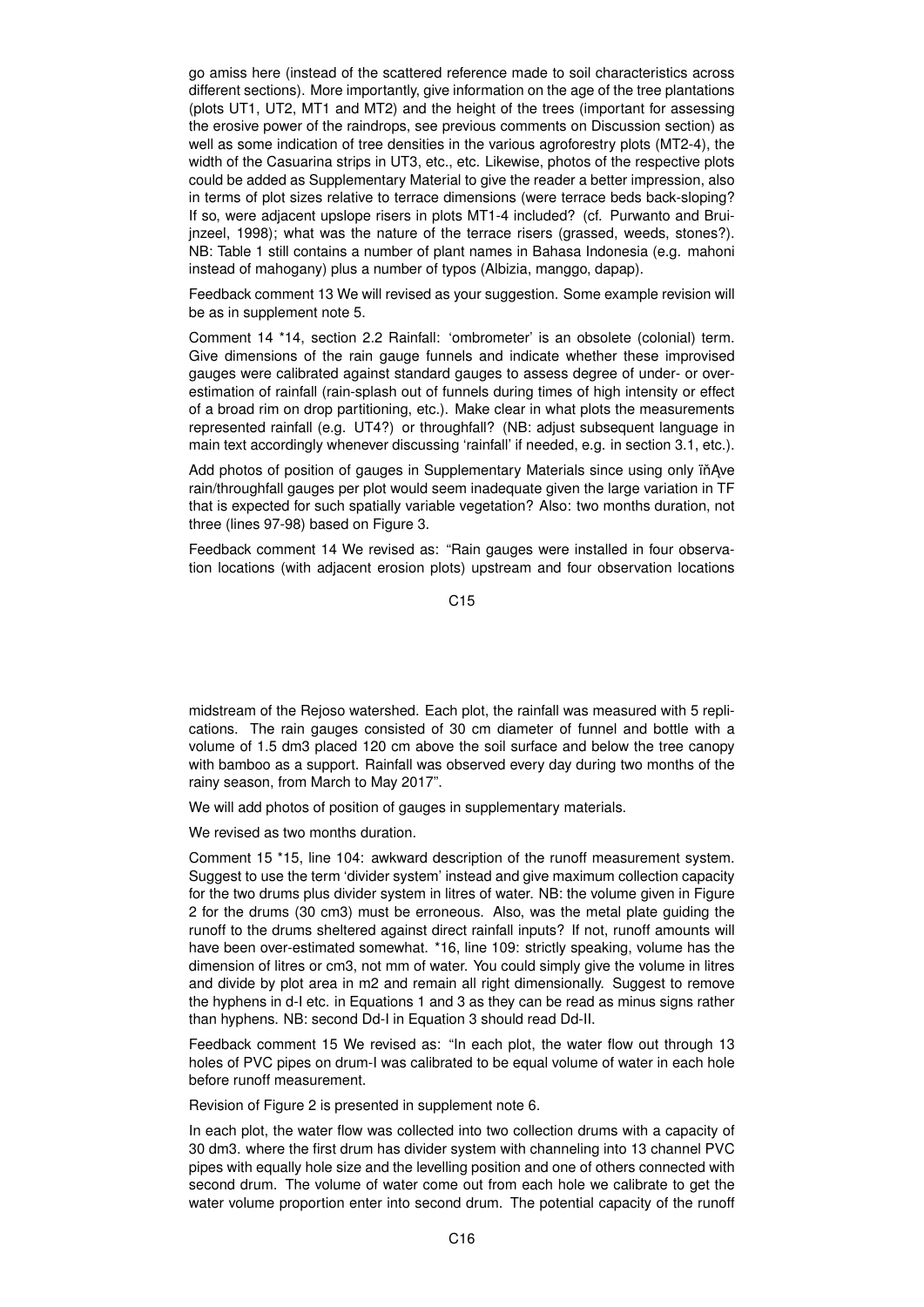collector then can be =  $(25 \text{ dm}3 \cdot 13) + 25 \text{ dm}3) = 350 \text{ dm}3$ . Runoff samples at each plot were collected on every day at which rain occurred during the measurement period by measuring the water depth in each drum. The amount of runoff in each rain even was calculated using eq. (1) and eq. (2):

 $R_t = V(d-l)+(13* V(d-l))$  [1]

V\_d=1000\* (D\*L\*W) [2]

Where Rt is total runoff (dm3); Vd is the water volume in drum I and II (dm3), L= Length and W width of drum (cm), D is the water depth in each drum (cm). The total runoff then converted as a mm unit by dividing areas of the plot (2 m x 6 m).

The soil erosion in each rain even was determined by collecting 1 dm3 of runoffsediment in each drum. The sample was filtered with "newsprint" and dried in the oven with temperature 105oC to get the weight of sediment (S). The soil erosion in each rain even was calculated using eq. (3):

## E=((V\_(d-1)\*S)+(13\*(V\_(d-2)\*S)))\*(ãĂŰ10ã ĂŮ^(-2)/A) [3]

Where E is soil erosion (ton ha-1); S is sediment (g dm-3), A is the areas of plot (m2).

The metal plate guiding the runoff to the drums sheltered against direct rainfall inputs.

Comment 16 \*17, lines 111-112; what was the efinanciency of in Altering your runoff samples using a newspaper compared to more conventional in Alters (e.g. Whatman or Millipore 0.45 m)? Rijsdijk and Bruijnzeel (1990a) used simple coffee ïňAlters that were calibrated against conventional in Altration. You may consider using a similar approach in future work. What about the sand fraction ending up in the in Arst drum? Was the runoff water thoroughly stirred prior to taking the water sample? If so, inform the reader as such.

Feedback comment 16 We filtered the sediment sample using 'newsprint'. The water through a filter 'newsprint' was relatively clear. Therefore, we consider that 'newsprint'

C17

filter is considered effective to trap the sediment. We did not calibrate between 'newsprint' filter with standard filter (e.g. Whatman or Millipore 0.45 \_m) as part of this research, but will look for additional data from earlier studies in our lab The course sediment (sand fraction) was trapped in first drum. During the sediment sampling, the sediment and water in each drum was stirred vigorously before taking one liter of sediment samples.

Comment 17 \*18, lines 122-125: did you take one block sample for bulk density measurement as suggested by the text or three? After all, you tested for differences in Table 2. How was particle density measured (by pycnometer?).

Feedback comment 17 We take one block sample (20 cm x 20 cm x 10 cm = 4000 cm3) for bulk density measurement. Particle density measured by pycnometer method.

Comment 18 \*19, section2.5.1. Canopy cover: it only becomes apparent in line 134 that the vegetation plots measured 20 m x 20 m; suggest to indicate this at the start of the plot descriptions.

Lines 133-135: did you cover entire 5 m x 5 m areas with plastic/paper? References to Arumsari and Astutik are missing from reference list so cannot be checked (but might be in Bahasa Indonesia anyway and hence less accessible for most readers?).

Line 136: suggest to replace CV in Equation 5 by another symbol to avoid confusion with coefin Acient of variation. NB1: one could also derive the canopy cover fraction from measurements of throughfall for small storms that do not saturate the canopy. The slope of the regression line between incident rainfall and free throughfall equals the gap fraction (p), hence canopy cover fraction c equals  $1 - p$  (Jackson, 1975). NB2: one wonders why direct observation of the contact cover fraction was not preferred to the more cumbersome (weighing/drying) litter mass approach? Contact cover fraction has been shown to be closely related to surface erosion rates in numerous cases (see e.g. Yu, 2005).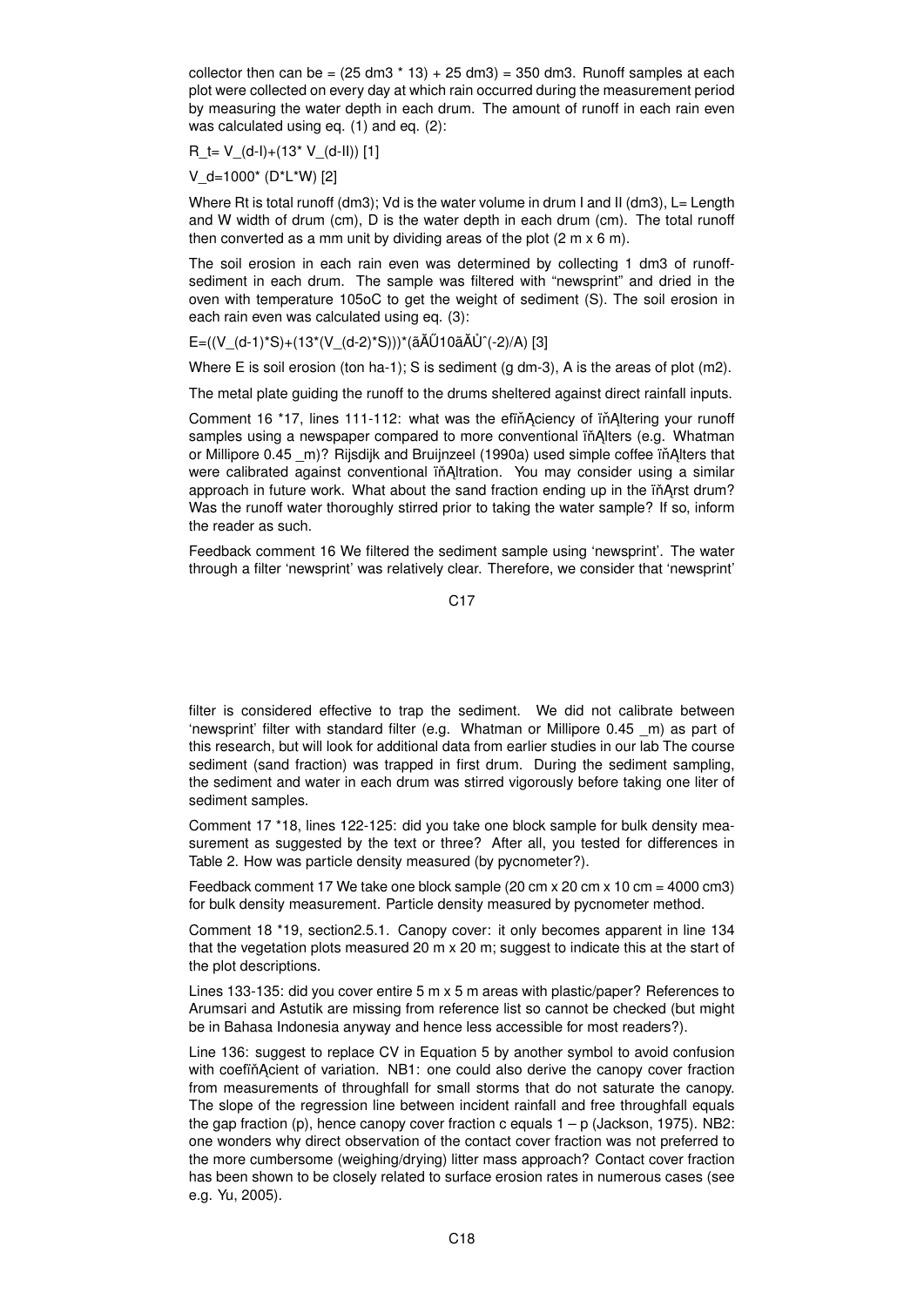Feedback comment 18 We will revised that the vegetation plots measured 20 m x 20 m describe in the plot descriptions. The canopy cover can be defined as the percent tree canopy area occupied by the vertical projection of tree crowns (Jennings, 1999). The percentage of canopy cover is measured by scathing the shadow of sunshine at ground level using 10 m  $\times$  10 m of white paper. The canopy projection when the sun was overhead was drawn to scale on white paper in each of four quadrants of the 20 m x 20 m plots, after which the areas shaded were cut out and weighed separately. Canopy cover was calculated according to eq. (5):

%Canopy Cover=(W Canopy)/(W Total) X 100 [5]

Where: %Canopy cover is the percentage of tree canopy cover, W\_Canopy is the paper weight representing canopy cover and W\_Total the paper weight representing the total area of observation, respectively.

For the reference we will considered as discussion part.

Comment 19 \*20, section 2.5.2. Understorey and litter: reference to Hairiah et al. is missing from the reference list (presumably the CIFOR publication). Indicate the number of replications used please. Using 50 cm x 50 cm would seem inadequate for understory measurements in the case of Lantana or Chromolaena shrubs. Were these present in the forest plots like they are in many plantations across Java?

Feedback comment 19 Understorey vegetation and litter were measured according to the rapid carbon stock appraisal protocol (Hairiah et al., 2011), using 50 cm x 50 cm samples for fresh weight, with subsamples dried for dry weight determination. (Note: this method is standard for Carbon Stock measurement)

The reference used: Hairiah K, Ekadinata A, Sari RR, Rahayu S. Measurement of Carbon Stock: from land level to landscape. Practical instructions. Second edition. Bogor, World Agroforestry Centre, ICRAF SEA Regional Office, University of Brawijaya (UB), Malang, Indonesia 110

C19

p.[Indonesia]http://apps.worldagroforestry.org/sea/Publications/files/manual/MN0049- 11.pdf. 2011

Comment 20 \*21, section 2.5.3. Surface roughness: awkward formulation ('elevation', 'vertically'). Suggest rephrasing.

Feedback comment 20 Measurement of difference of elevation is set with a pixel size of 30 cm x 30 cm. Each plot is divided into 6 pixels for 2 m meters width and 20 pixels for 6 m plot length, so there are 120 pixels (N). Pixels are made on a flat plane as high as 30 cm from the ground point of reference with a thin rope. In each center the pixel is measured vertically parallel to the thin rope vertically towards the surface of the ground with a ruler. The results of measurements of height differences in each pixel are used to calculate Ra with the equation (HoechstNetter et al., 2008):

Ra=  $1/N \sum (n = 1)$ ΘNh  $n$ 

Where  $N =$  Number of pixels in concerning patch; hn = difference of elevation between the n pixel in concerning patch and the mean value.

Comment 21 \*22, line 187: daily rainfall totals do not represent rainfall 'intensity' although you might refer to 'event intensity' if event durations are known. Lines 188-190: this belongs to Discussion rather than Results and is rather speculative anyway given the non-linearity of the rainfall-erosion relationship. Add discussion on what might constitute 'tolerable soil loss' in the study area given the rate of chemical denudation of andesitic ashes (= approximate rate of soil formation; Verheijen et al., 2009). See e.g. Bruijnzeel (1983) who determined the rate of chemical weathering for a high rainfall area with Inceptisols in Central Java at ca. 85 t km-2 yr-1. Given the difference in rainfall between his site and the Rejoso catchment a value of ca. 40 t km-2 yr-1 might be defendable, suggesting the tolerable soil loss might be as low as 0.4 t ha-1 yr-1?

\*23, lines 207-218 and 219-229: see main comments above.

Feedback comment 21 Erosion rates in all plots increased with amount of rainfall (Fig-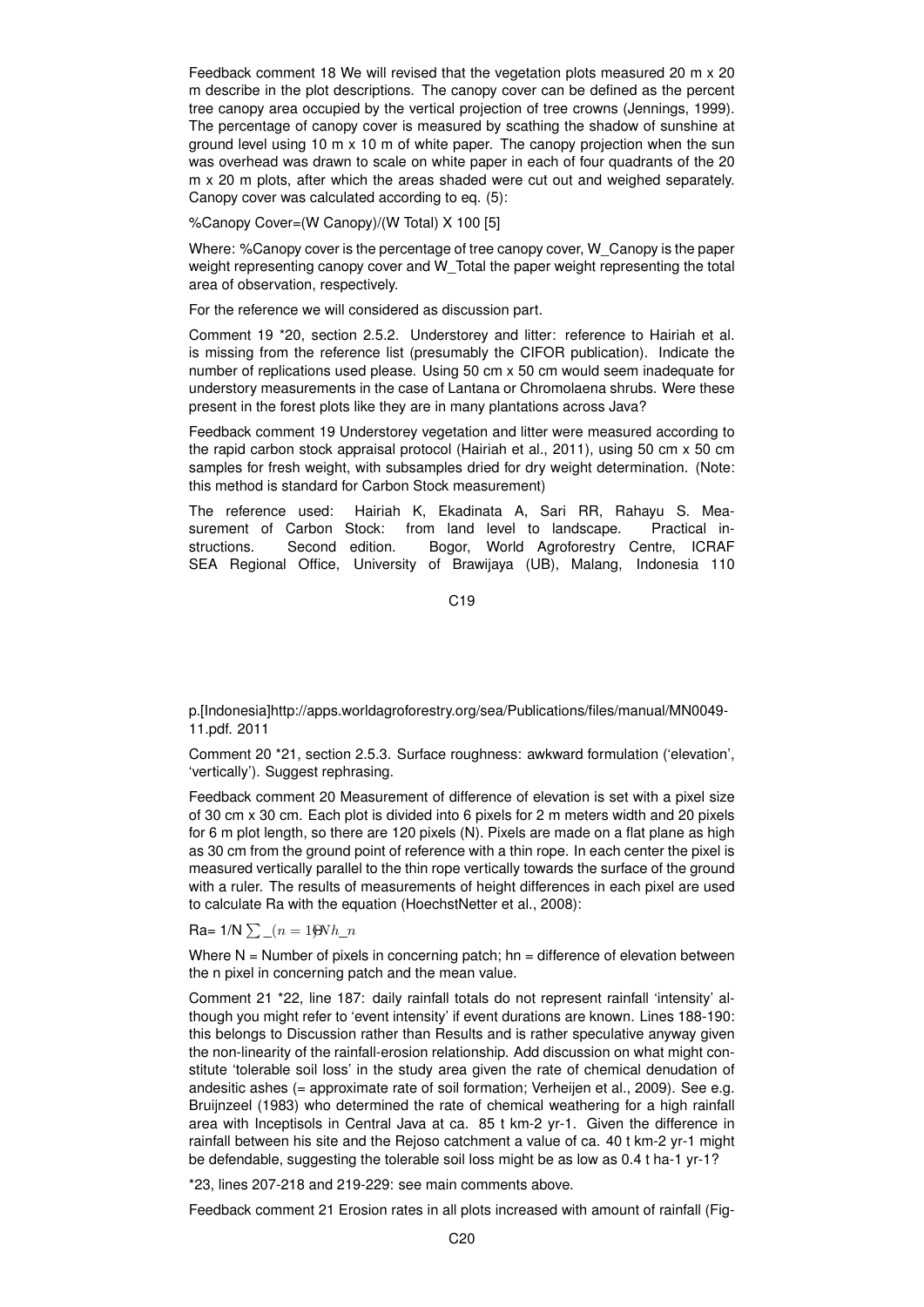ure 5.a.3. and Figure 5.a.4). Midstream agroforestry systems had erosion rates range from 2.8 to 10.3 t ha-1 in the measurement period (Table 4). Move to discussion, inserted in line 230. As annual rainfall is approximately three times what was recorded in the measurement period, with similar rainfall intensities, these erosion rate are to be multiplied by a factor of 3, leading to 9 – 31 t ha-1 year-1. Even on volcanic soils, with frequent ash inputs, such erosion levels may be challenging sustainability.

Many authors have emphasized that the key to hydrologic functions is in the soil rather than the aboveground parts of the forest (Peña-Arancibia et al. 2019). Still, we found strong and direct relations with canopy cover. Positive effects of canopy cover on infiltration were related to raindrop interception in earlier studies (Carlesso et al. 2011; de Almeida et al. 2018). Interception will (a) reduce the destructive power of rainwater splash on the ground surface (as long as the effects Wiersum (1974) described are avoided, (b) allow more time for infiltration as water reaches the surface more slowly, (c) keep a thin water film on the leaves that will (d) cool the surrounding air when it subsequently evaporates. It will reduce the amount of water reaching the soil surface, but by increasing air humidity also decrease transpiration demand when stomata are open. In a study in North China, Li et al. (2014) showed that presence of litter of Quercus variabilis, representing broadleaf litter, and Pinus tabulaeformis, representing needle leaf litter, can reduce surface runoff rates by 29.5% and 31.3% respectively. The overall effect of fast plus slowly decomposing surface litter means protection of the soil surface from splash erosion, surface roughness that reduces sediment entrainment, an energy source for soil biota and a conducive microclimate (Hairiah et al. 2006, Derpsch et al., 2014)

Comment 22 \*24, line 231: what was the original slope steepness in the mid-stream area before bench terracing? Line 232: awkward formulation. Line 233: remove reference to seawater intrusion since not pertinent to present case? Line 234: 'erodible', not 'erosive'. Line 240: Liu, not Zhipeng.

Feedback comment 22 Rev. line 231: From a land use policy perspective our results

C21

suggest that maintaining high (∼80%) canopy cover in the mid-slope farmer-controlled landscape under bench terracing that does not match the slope criteria for designation as watershed protection forest, is important.

In Indonesia, protection forest areas have the primary function as protection of life support systems to regulate water management, prevent flooding, control soil erosion, and maintain soil fertility (Government of Indonesia, 1999).

With the higher rainfall intensities here and more erodible soils, risks for degradation from a downstream It clearly matters what the land cover in the 'non-forest' parts of the landscape is and how vegetation interacts with soils and geomorphology in shaping rivers and groundwater flows (Liu et al. 2018; Zhao et al. 2019).

Comment 23 \*25, line 245: in the middle and upper Rejoso watershed; Line 247: keep erosion at acceptable levels? Line 248: gentle slopes associated with bench terracing or inherently gentle? If so, one wonders about the need for bench terracing.

Feedback comment 23 Rev: Our results demonstrated that vegetation-based thresholds for adequacy of infiltration, given the existing rainfall intensities, differed in the middle and upper Rejoso watershed.

Rev: Despite steep slopes and low tree cover, the upper watershed with its course soil texture (pseudo-sand /silt), low bulk density due to high content of amorf mineral, strong micro-aggregation and individual mineral have sponge-pores typical of Andosols, land management practices that combine vegetable crops with a tree canopy cover of around 55% can maintain infiltration and keep erosion at acceptable levels.

Rev: In the midstream part of the catchment, despite gentle slopes under bench terracing, infiltration-friendly land use on the fine-textured Inceptisols required a canopy cover of 80%.

Comment 24 \*26, lines 251-253: remove 'was' (four times); Remove Didik Suprayogo in lines 252-253.